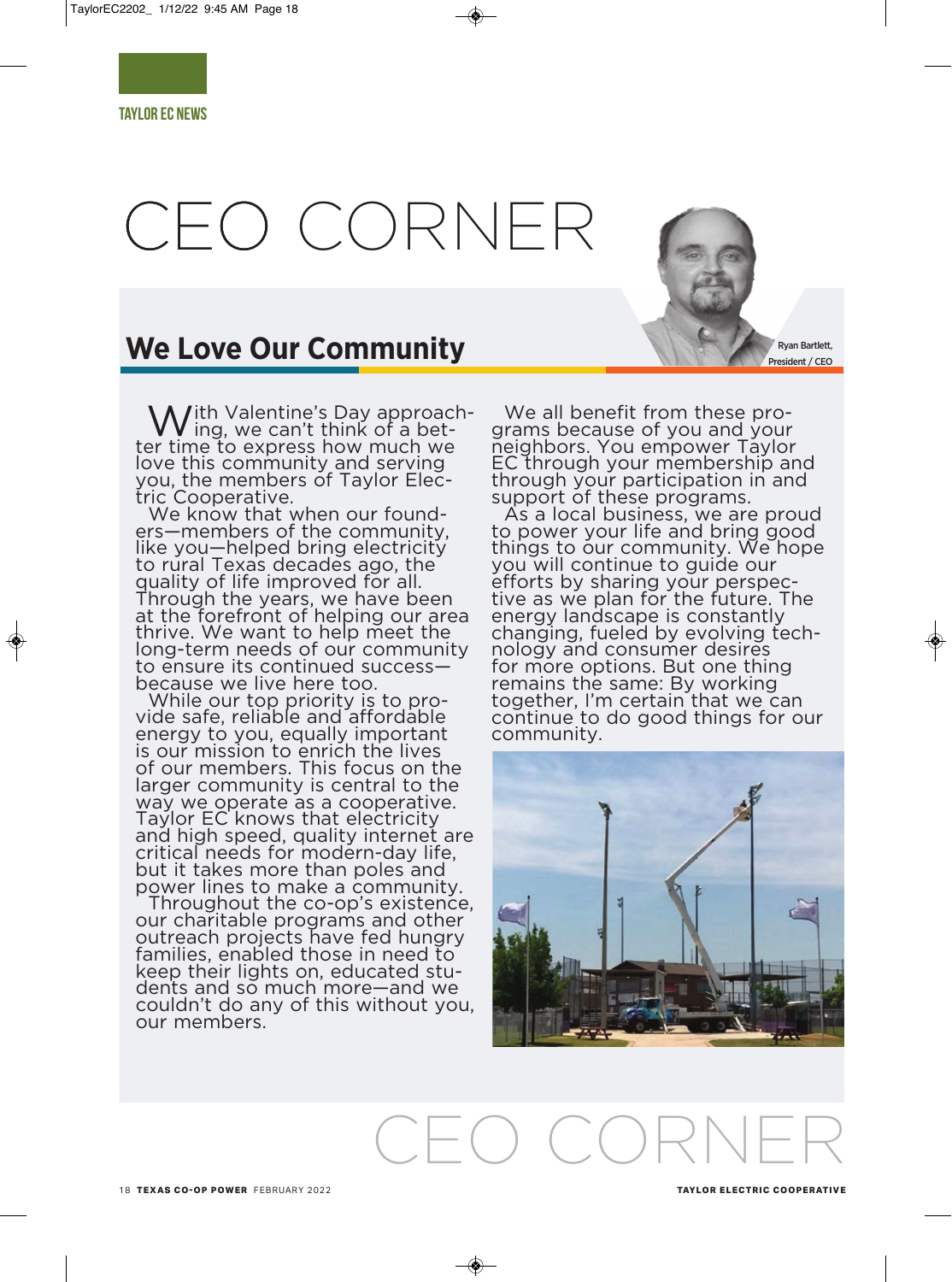

# **Stay Warm on the Coldest Days**

**FEBRUARY CAN BE** one of the coldest months of the year. That doesn't mean you have to be cold all month, especially inside your own home.

Dressing in layers, wearing socks with your slippers and staying active are no-cost, no-tech ways to stay cozy indoors even if all you can see for miles is snow and ice. Also:

**block drafts.** If your windows are old or made from a single pane of glass, it's time to upgrade. Energy-efficient glass—and windows with double panes—will go a long way toward keeping cold air from blowing into your house. They also could reduce the amount you spend on winter energy bills.

**Seal leaks.** Also great draft-blockers, weatherstripping and caulk can plug holes around windows and doors and wherever the inside of an outdoor wall is penetrated by a cable or phone line.

**Make the bed.** An electric blanket—one with an automatic shut-off and the mark of a recognized testing laboratory like UL—can keep you cozy at bedtime even when you turn the whole-house thermostat down to save energy overnight. **D**



### **Taylor Electric Cooperative**

A Touchstone Energy<sup>®</sup> Cooperative

#### **ConTaCT uS**

226 County Road 287, Merkel P.O. Box 250, Merkel, TX 79536 **Phone** (325) 793-8500 **Web** taylorelectric.com

**President/Ceo**  Ryan Bartlett

#### **board of Directors**

Cecil Davis, Board chairman, Zone 1 Leland Robinson, Board Vice chairman, Zone 1 David McFall, Secretary-Treasurer, Zone 2 Garland Carter, Zone 2 Richard Petree, at-large Kathryn Rainey, Zone 3 Gay Simmons, Zone 3



For information and to report outages, please call us.

**LoCaL** (325) 793-8500

#### **hanDy WayS To Pay your bILL**

**onLIne** taylorelectric.com

#### **TayLor eLeCTrIC aPP**

Available on your Apple or Android device.

**by Phone**  (325) 793-8500 payments credited immediately.

#### **In PerSon**

**hours** Monday–Friday, 7:30 a.m.–5:30 p.m. **Merkel** 226 CR 287, Merkel 79536 **abilene** 7966 Highway 83, abilene 79602 payments credited immediately.

#### **DroP box**

**Merkel** office at front gate. **abilene** office next to first door on the left . payments credited next business day.

#### **Pay STaTIonS**

- cash Saver, 155 Sayles Blvd., abilene
- united Supermarket, 2160 pine St., abilene
- Check Express, 906 E. Broadway Ave., **Sweetwater**
- payments credited next business day.

#### **vISIT uS onLIne**

taylorelectric.com





**Check us out at TexasCoopPower.com/taylor**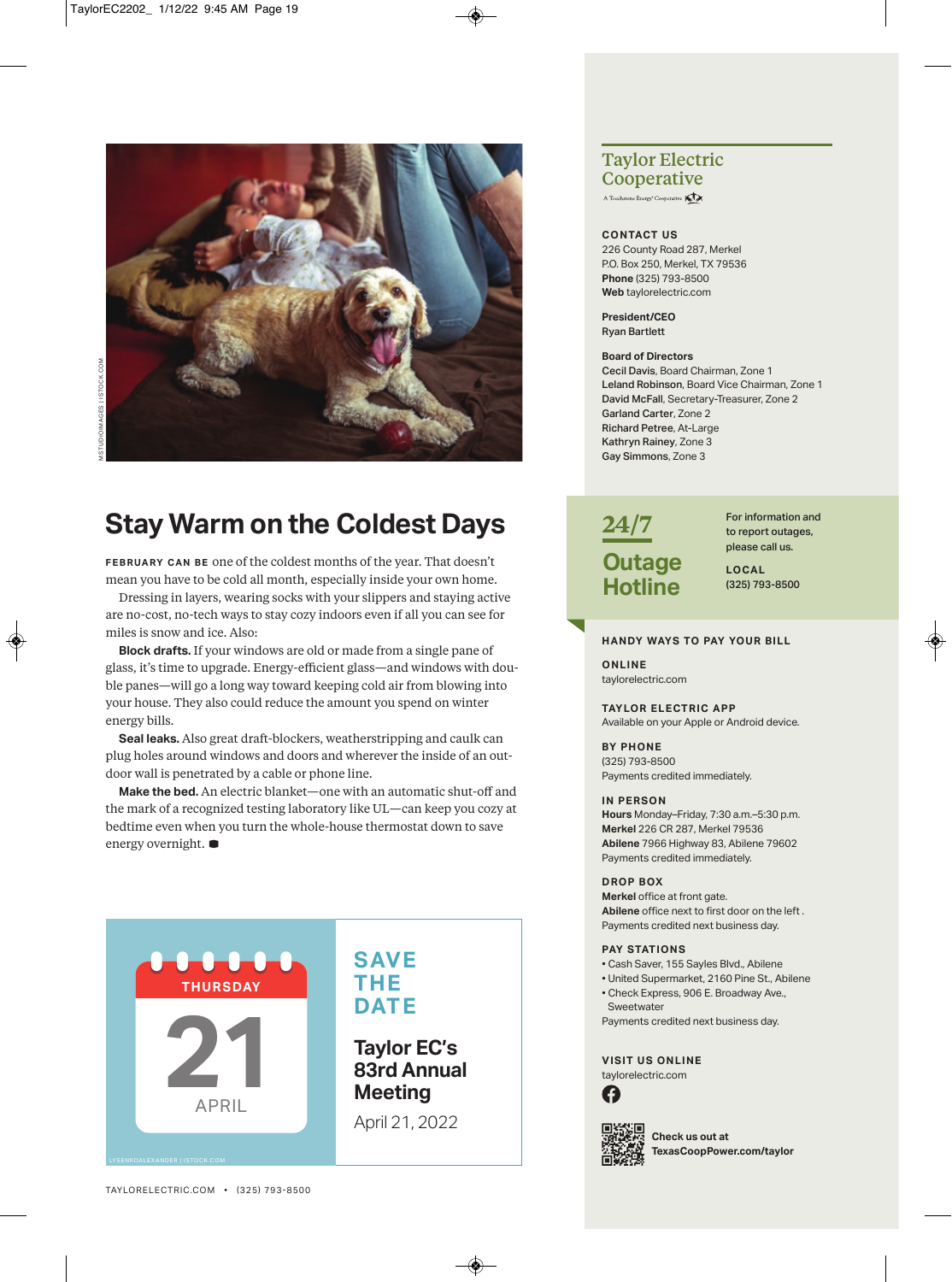

## **Your Home's Outlets Aren't All-Powerful**

**ARE YOUR ELECTRICAL outlets overstuffed with power strips,** extension cords and outlet splitters? That's not just an unsightly tripping hazard; it's a fire hazard.

Plugging more appliances, lights and electronics into a single outlet than its circuit is meant to handle causes the receptacle or cords to overheat and can potentially start an electrical fire. The Consumer Product Safety Commission attributes 3,500 fires each year to outlet issues.

Apart from the fire risk, overloading an electrical outlet can also damage appliances and cause power outages.

How do you know if you're pushing your outlet to the brink? Check for these common indicators of electrical hazards.

**Hot outlets.** If you can't touch a cord, plug or faceplate for more than five seconds without pulling your hand away, the outlet is overloaded.

**Discolored wall plates.** These can be a sign of excess heat in the wall.

**Burning odor.** If you notice a burning odor emanating from switches or outlets, call 911 and turn off the main breaker.

**Shocks.** Small shocks from touching appliances or outlets could point to danger.

**Tripped breakers and blown fuses.** If breakers repeatedly trip or fuses continue to blow after you replace them, the wiring cannot handle the outlet's load.

**Flickering lights.** Flickering, blinking or dimming lights could indicate an overloaded circuit.

**Wavering screens.** Similarly, if your computer or TV screen wavers when a large appliance is plugged in, it could mean the outlet is overstressed.

**High-wattage appliances.** Never connect a high-wattage appliance, such as a refrigerator, dryer or space heater, to an extension cord.

Any of these signs could mean your home's wiring can't keep up with the energy demands of your large appliances and electronics. If you suspect electrical outlet overload in the house, call an electrical contractor immediately to inspect and fix the issue. The contractor can also install additional outlets and suggest ways to prevent them from overloading in the future.

Here are some crucial steps homeowners should take to avoid overloading an outlet:

- **e** Avoid plugging too many appliances into a single outlet.
- **e** Limit the use of extension cords.
- **e** Upgrade the home's electrical system and add more outlets.
- **e** Know the correct amperage of the system's fuses and circuit breakers.